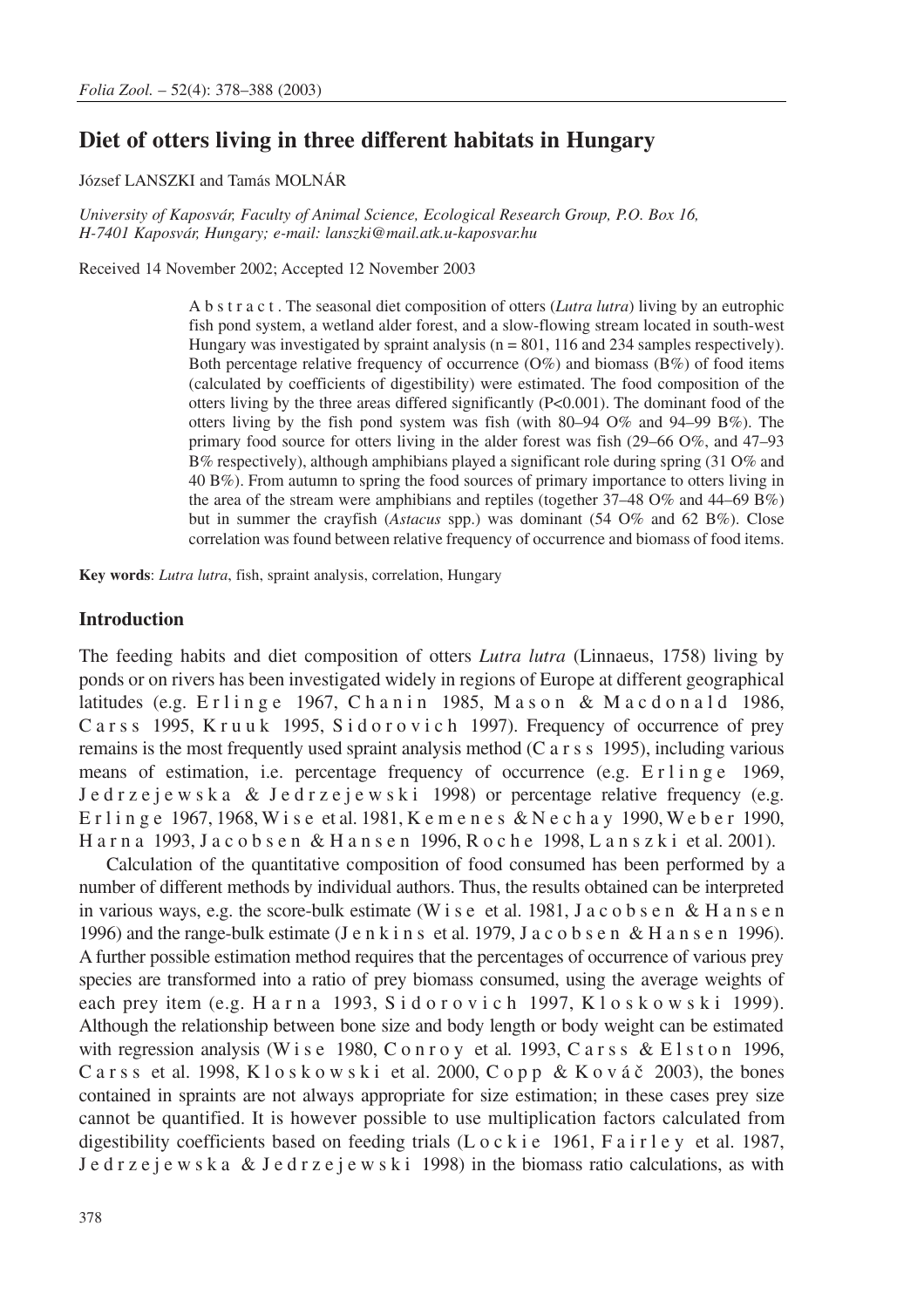other predatory mammal species (summarised by  $J e d r z e j e w s k a \& J e d r z e j e w s k i$ 1998). The percentage quantitative ratio of the food components consumed is calculated on the basis of the weight of remains identified in the otter spraints.

In Hungary (G e r a 2001, H e l t a i 2002) and other central European countries (K r a n z 2000) the otter population has been showing a tendency to increase in recent years, presumably as a result of protection and the increased development of artificial fish pond systems. The presence of the otter, particularly in those areas newly colonised, is usually accompanied by claims for estimated or actual damage. There has, however, been a relative lack of studies comparing diet around fishponds with natural or semi-natural habitats. The feeding habits of otters living by Hungarian fish ponds and some natural wetlands has been investigated on the basis of frequency of occurrence of remains in spraints (K e m e n e s & N e c h a y 1990, L a n s z k i & K ö r m e n d i 1996, L a n s z k i et al. 2001). However, the strength of the correlation between frequency data and the biomass estimation of the diet is not clear.

The objective of this study was to examine the seasonal diet composition of otters living in three different habitats applying two estimations, the percentage relative frequency of occurrence and percentage biomass, using multiplier factors.

## **Study Areas**

Three areas, representing different habitats, were chosen for this study. The first, the Petesmalom Fish Pond System, or PFP (46°14' N, 17°29' E), is a dammed valley pond system established in continuous forest. The supplier stream forms part of the catchment system for the River Drava. Oak (*Querca* spp.) is the dominant type of forest around the ponds. These eutrophic fish ponds have an average depth of 0.7 m and a total area of 150 ha, 30% of the area being covered by reed (*Scirpo-Phragmitetum*). Fish production in the ponds in this area is extensive and is managed by a nature conservation NGO.

The second area, the Lankóci Wetland Forest or LF (46°18' N, 16°52' E), is located near to the city of Gyékényes in the Danube-Drava National Park. This area forms part of the National Biodiversity Monitoring System. The characteristic plant community of the area constantly under water is alder swamp wood (*Carici pendulae-Alnetum*). The dominant forest tree is the common alder (*Alnus glutinosa*), the characteristic bush species is grey willow scrub (*Salix cinerea*), and lesser pond sedge beds (*Carex acutiformis*) are common in the herb layer. The alder swamp woods studied are only covered by water from autumn to spring in periods of high water. The relicts of the shallow anabranches of the former rivers in this area (ox-bow lakes), forming a trench system, are also periodically covered by water (Juhász 1998). Ponds were constructed in this area (5 ha), but fish production in these ponds has now ceased. The Dombó Canal flows across the Lankóci Forest and this canal, which periodically dries up, connects with the catchment system for the River Drava. Sampling was carried out in one of the ox-bow lakes, at the abandoned ponds, along the Dombó Canal and in the alder swamp wood.

The third area was the Tetves Stream, or TS (46°44' N, 17°45' E), which runs along the border of the Látrány Puszta Nature Protection Area, near to the southern shore of Lake Balaton, among the hills in the outer area of the county of Somogy. This slow-flowing stream enters the pond system at Irmapuszta, forming part of the catchment area of Lake Balaton. In this protected area the wide sand steppe grasslands (*Astragalo-Festucetum suleatae*) of Pannonia alternate with rich fens, lowland hay meadows and small wooded areas. Field crops are characteristic on the eastern side of the stream. Samples were taken between the Látrány and Visz regions, along the stream and under bridges.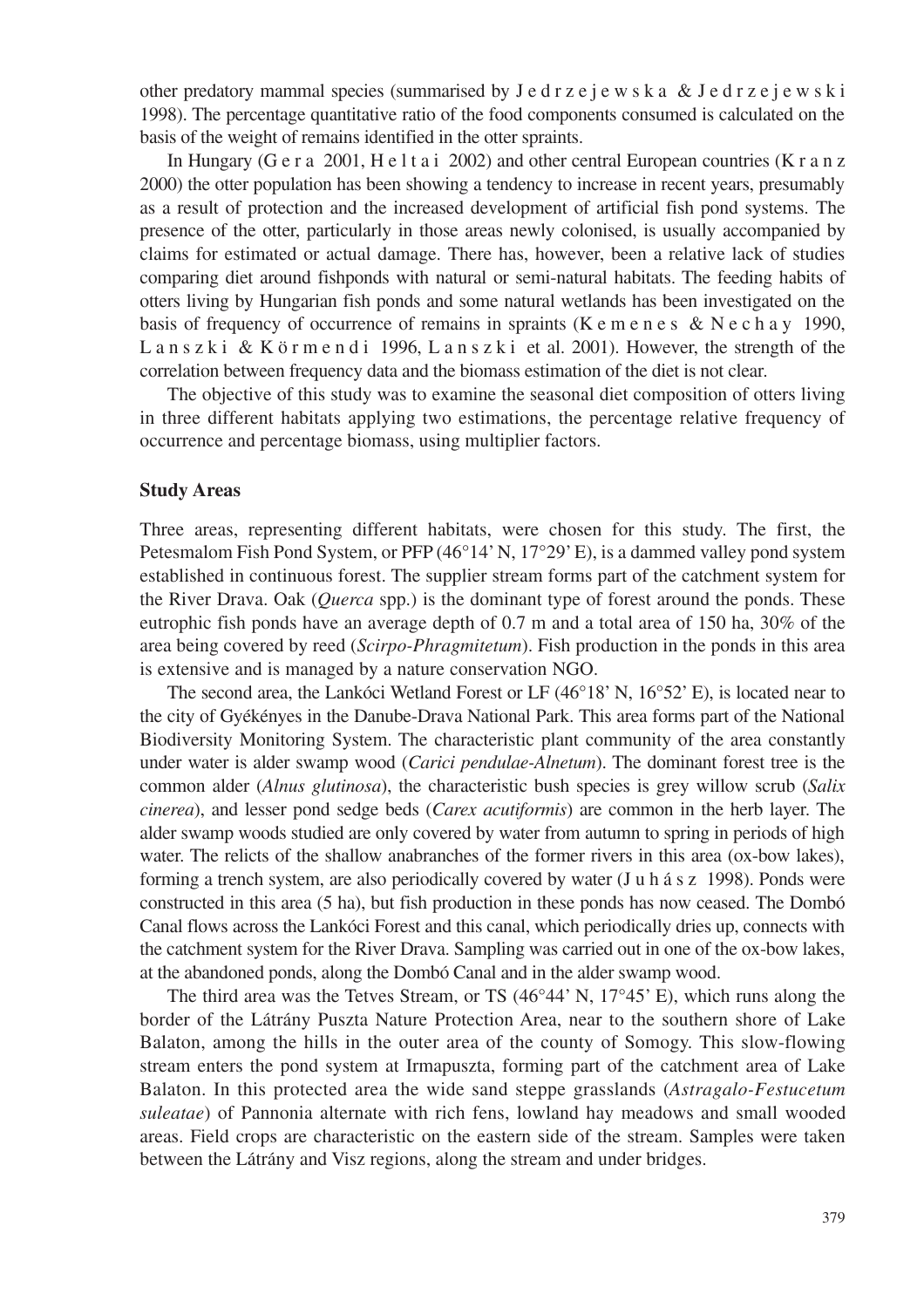### **Methods**

Diet composition was determined by means of spraint analysis. Spraints were collected once a month at the PFP and every six weeks at LF and TS, on a standard route (6.2 km alongside the ponds at the PFP, 2.0 km alongside the wetlands in the LF and 1.3 km along the TS). The total numbers of samples collected at the PFP (processed between December 1996 and November 1998), in the LF (between December 1999 and November 2001) and by the TS (between June 2001 and May 2002) were 801, 116 and 234 respectively.

After the spraints had been washed through filters (0.5 mm pore diameter) and dried the remains of prey items were separated. Fish species were identified from a reference collection of scales and bones, e.g. pharyngeal teeth, operculae, dentaries and maxillaries (B e r i n k e y 1966, Knollseisen 1996, personal collection). The minimum number of fish occurring in one spraint was determined by counting characteristic bones. Other remains of food species preyed on by otters were identified from characteristic skeletal remains, teeth, hair and feathers (J e d r z e j e w s k a & J e d r z e j e w s k i 1998). Invertebrates were identified from their integuments. To calculate relative frequency of occurrence the number of occurrences recorded for the given food type was multiplied by 100, then divided by the total number of types of food identified. All dry prey remains were weighed and multiplied by coefficients of digestibility (insectivores 5, rodents 9, medium-sized mammals 25, wild boar 118, deer 15, birds 12, amphibians and reptiles 18, fish 25, molluscs and crayfish 7, insects 5, plant material 4), as summarised by J e d r z e j e w s k a & J e d r z e j e w s k i (1998), to obtain an estimate of the percentage fresh weight (biomass) of food consumed. The following food taxa were used in the trophic niche breadth calculations for each habitat: mammals, birds, reptiles, amphibians, fish, invertebrates and plant matter. Trophic niche breadth was calculated in accordance with Levin  $[B = 1/\sum p_i^2]$ , where  $p_i$  = the percentage occurrence or biomass of the i<sup>th</sup> taxon] (K r e b s 1989).

The statistical relationship between frequency and biomass data was estimated by means of Spearman's non-parametric correlation after arc-sin transformation. The  $\chi^2$  test was applied for distribution analysis for the diet composition of the otters living in the different habitats. Analysis of variance was used to test the trophic niche breadth of the otters living in the different environments. The SPSS 7.5 statistics program (G r e e n et al. 1997) was used to process the data obtained.

### **Results**

# Diet of otters by the fish pond system

The principle food source of the otters living by the Petesmalom Fish Pond System was fish, at 80–94% frequency of occurrence depending on season; biomass ranged between 94 and 99% (Table 1). In winter the main fish prey was the giebel carp *Carassius auratus gibelio,* the brown bullhead *Ictalurus nebulosus* being of secondary importance. Common carp *Cyprinus carpio* dominated in the diet in spring, and the fish prey species of secondary importance was again the giebel carp. In summer, the brown bullhead proved to be the most important species but pikeperch *Stizostedion lucioperca* and perch *Perca fluviatilis* also occurred in significant quantities. In autumn, the giebel carp and the common carp were most important with the brown bullhead also occurring in high quantities (Table 1).

The most frequent prey species among mammals was the water vole *Arvicola terrestris*, but the otter also preyed on other vole species (bank vole *Clethrionomys glareolus*, common vole *Microtus arvalis* and field vole *Microtus agrestis*). Less frequently, the remains of wild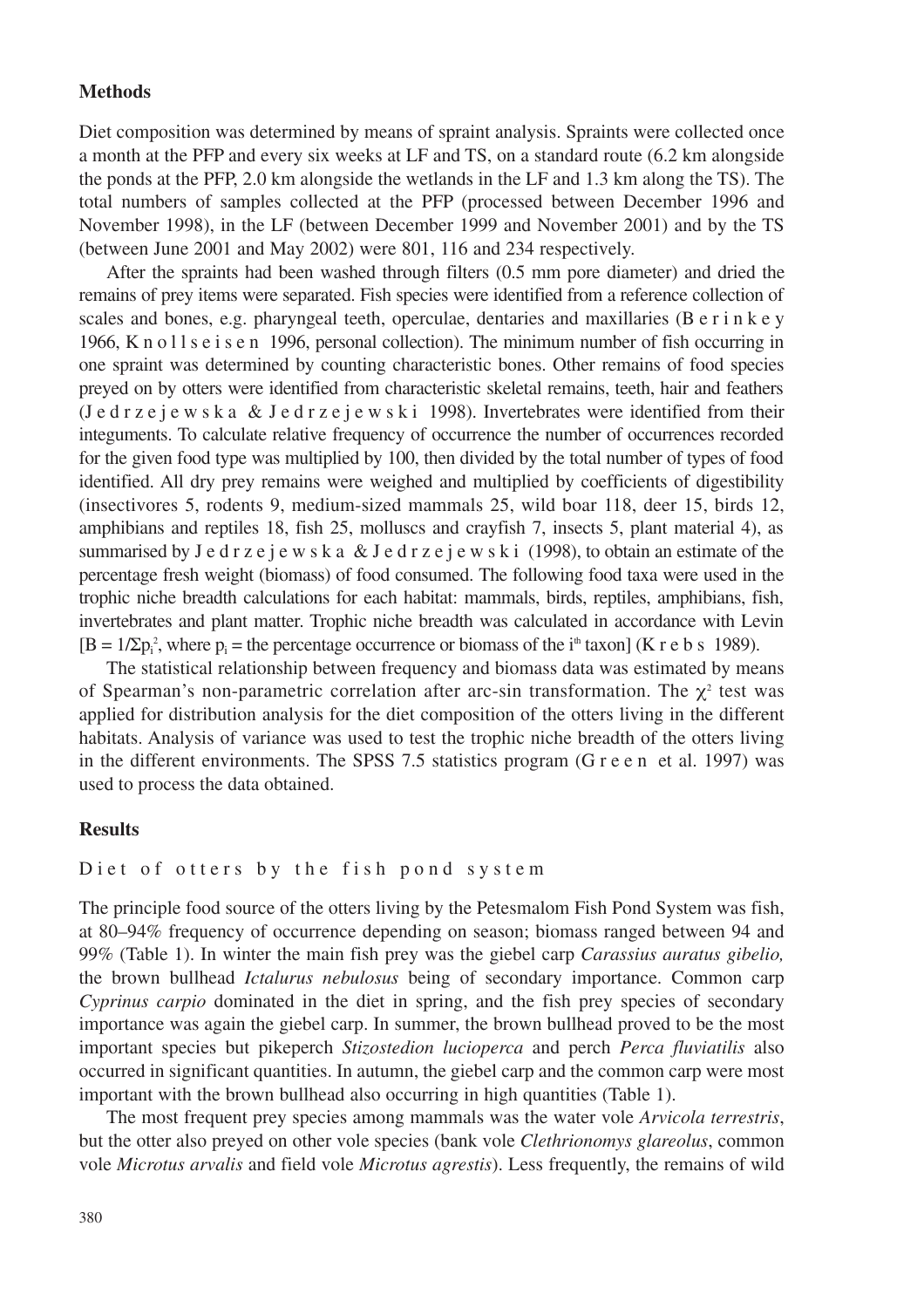|                                         | Petesmalom Fish Pond System |      |        |       |        |       |        |       |  |  |
|-----------------------------------------|-----------------------------|------|--------|-------|--------|-------|--------|-------|--|--|
| Fish species                            | Winter                      |      | Spring |       | Summer |       | Autumn |       |  |  |
|                                         | $O\%$                       | B%   | $O\%$  | $B\%$ | $O\%$  | $B\%$ | $O\%$  | $B\%$ |  |  |
| Common carp Cyprinus carpio             | 7.0                         | 9.2  | 21.5   | 31.1  | 5.5    | 6.0   | 17.2   | 22.6  |  |  |
| Giebel carp Carassius auratus gibelio   | 50.4                        | 58.1 | 19.6   | 24.3  | 5.5    | 3.0   | 12.1   | 22.8  |  |  |
| Crucian carp Carassius carassius        | 0.9                         | 1.3  | 0.8    | 0.9   |        |       |        |       |  |  |
| Carassius spp.                          | 5.3                         | 6.0  | 3.4    | 3.0   | 9.1    | 4.5   | 12.1   | 13.5  |  |  |
| Bream Abramis ballerus/A, brama         | 0.1                         | 0.1  |        |       |        |       |        |       |  |  |
| Rudd Scardinius erythrophthalmus        | 1.6                         | 1.1  |        |       |        |       | 1.0    | 0.6   |  |  |
| Silver bream Blicca bjoerkna            | 0.2                         | 0.2  |        |       | 1.8    | 3.1   |        |       |  |  |
| Roach Rutilus rutilus                   | 3.3                         | 2.7  | 1.5    | 1.8   |        |       | 3.0    | 3.8   |  |  |
| Bitterling Rhodeus sericeus amarus      |                             |      | 0.3    | 0.2   |        |       |        |       |  |  |
| Stone morroco Pseudorasbora parva       | 0.9                         | 0.2  | 1.3    | 0.4   | 1.8    | 0.3   | 2.0    | 0.7   |  |  |
| Bleak Alburnus alburnus                 | 4.0                         | 1.2  | 1.0    | 0.9   |        |       |        |       |  |  |
| Asp Aspius aspius                       | 0.1                         | 0.2  |        |       |        |       |        |       |  |  |
| Grass carp Ctenopharyngodon idella      | 0.3                         | 0.3  | 3.1    | 3.3   | 1.8    | 1.4   | 2.0    | 2.5   |  |  |
| Tench Tinca tinca                       | 0.1                         | 0.2  |        |       |        |       |        |       |  |  |
| Chub Leuciscus cephalus                 |                             |      | 0.3    | 0.2   |        |       |        |       |  |  |
| Unidentified Cyprinidae                 | 2.0                         | 1.3  | 2.8    | 1.8   | 3.6    | 1.3   | 3.0    | 3.8   |  |  |
| Loach Misgurnus fossilis/Cobitis taenia |                             |      | 0.6    | $+$   |        |       |        |       |  |  |
| Pumpkinseed Lepomis gibbosus            | 2.5                         | 0.9  | 3.4    | 1.1   | 3.6    | 1.2   |        |       |  |  |
| Perch Perca fluviatilis                 | 2.7                         | 2.7  | 1.3    | 0.7   | 14.5   | 9.6   | 10.1   | 4.5   |  |  |
| Pike-perch Stizostedion lucioperca      | 0.1                         | $+$  | 1.0    | 0.6   | 7.3    | 9.8   | 2.0    | 1.1   |  |  |
| Pike <i>Esox lucius</i>                 | 0.5                         | 0.2  | 5.9    | 7.0   | 1.8    | 0.9   | 2.0    | 1.4   |  |  |
| Brown bullhead Ictalurus nebulosus      | 10.4                        | 11.8 | 10.8   | 11.8  | 18.2   | 35.7  | 16.3   | 15.9  |  |  |
| Unidentified fish                       | 1.6                         | 1.2  | 5.4    | 5.0   | 5.5    | 20.0  | 6.1    | 2.6   |  |  |
| Summarized fish                         | 94.2                        | 98.9 | 84.0   | 94.1  | 80.0   | 96.8  | 88.9   | 95.8  |  |  |
| No. of spraints                         | 434                         |      | 255    |       | 40     |       | 72     |       |  |  |
| Items*                                  | 754                         |      | 388    |       | 55     |       | 99     |       |  |  |

**Table 1.** Percentage relative frequency of occurrence and percentage biomass of various fish species consumed by otters living by the Petesmalom Fish Pond System (data for two years pooled). O%: percentage relative frequency of occurrence, B%: biomass (%), +: occurring in proportions lower than 0.05%, \* fish and non-fish items together.

boar *Sus scrofa* (in winter)*,* roe deer *Capreolus capreolus* (in spring) and red deer *Cervus elaphus* (in winter and spring) also occurred in the diet. Similarly, predation on birds (mainly small passerines), reptiles and amphibians reached only low levels, but amphibians had secondary importance (Table 2). Among the invertebrate species the water beetle *Dytiscus marginalis* was much in evidence. Occasional consumption of crayfish *Astacus* spp. also occurred in spring. The percentage biomass of these taxa varied at a low level, as did the biomass of plants consumed (seeds, duckweed *Lemna* spp., bullrushes *Typha* spp., sedge *Carex* spp. and gramineae Gramineae spp.; Table 2).

# Diet of otters in the wetland alder forest

The dominant food source in the Lankóci Wetland Forest was also fish (Table 3), but consumption varied greatly between seasons. The biomass ratio of fish of low average weight (under 100g individual weight) reached 93%, and the most notable prey were pike *Esox lucius* and perch. The biomass ratio of fish fell below 50% in spring but in the arid summer and humid autumn periods fish consumption increased again to 72–74%. From spring to autumn the brown bullhead, the pumpkinseed (*Lepomis gibbosus*) and the perch were the most important prey species. Species which are not generally typical food sources for otters played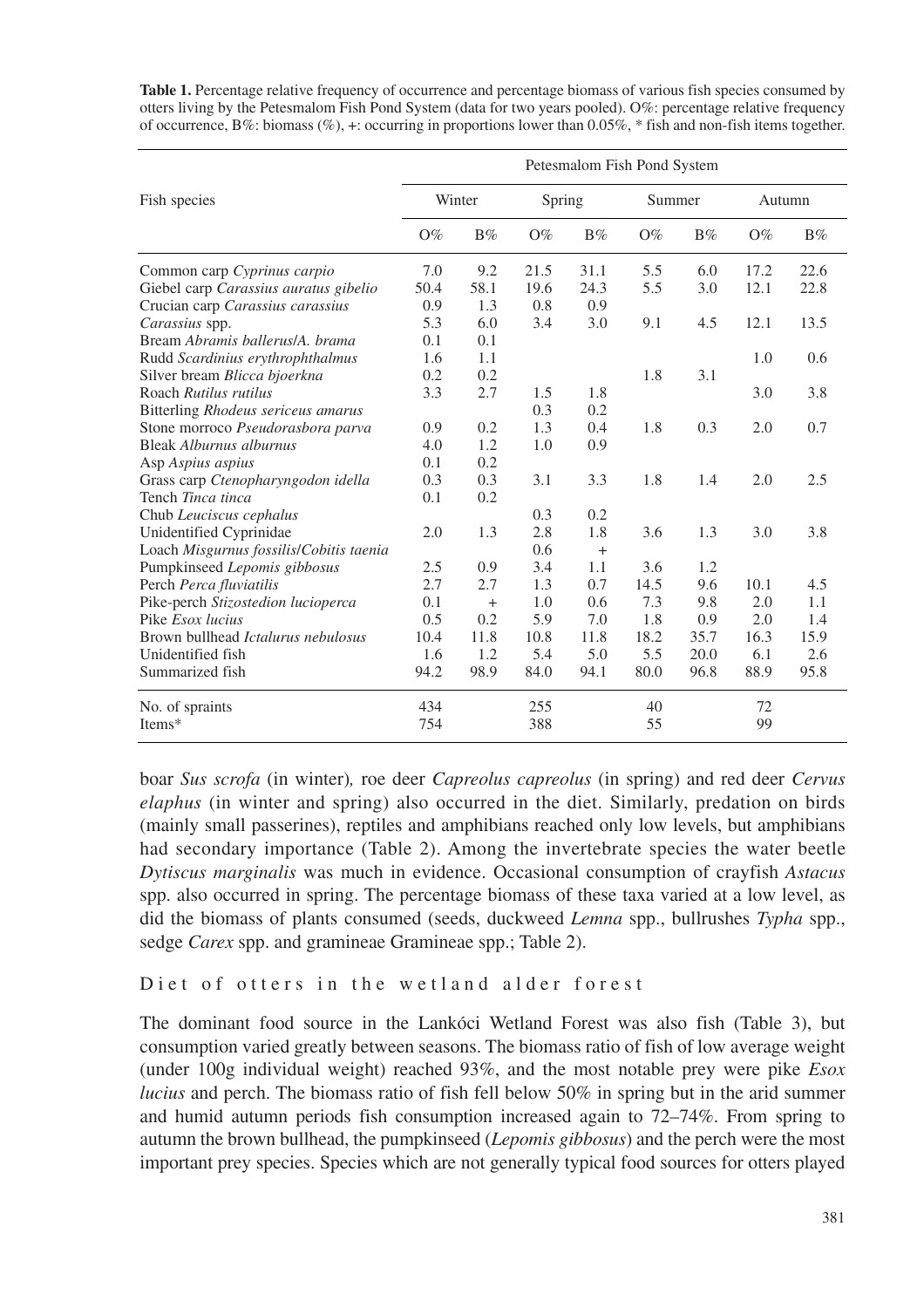|                                     | Petesmalom Fish Pond System |       |        |        |        |        |        |        |  |  |
|-------------------------------------|-----------------------------|-------|--------|--------|--------|--------|--------|--------|--|--|
| Fish species                        | Winter                      |       | Spring |        | Summer |        | Autumn |        |  |  |
|                                     | $O\%$                       | $B\%$ | $O\%$  | $B\%$  | $O\%$  | $B\%$  | $O\%$  | $B\%$  |  |  |
| Water vole Arvicola terrestris      |                             |       | 0.3    | 0.1    |        |        |        |        |  |  |
| Other voles Microtinae              | 0.5                         | 0.3   | 1.1    | 0.4    |        |        | 1.0    | 1.4    |  |  |
| Wild boar Sus scrofa                | 0.1                         | $+$   |        |        |        |        |        |        |  |  |
| Red deer Cervus elaphus             | 0.2                         | $+$   | 0.2    | $^{+}$ |        |        |        |        |  |  |
| Roe deer Capreolus capreolus        |                             |       | 0.3    | $^{+}$ |        |        |        |        |  |  |
| Small passerines Passeriformes spp. | 0.4                         | $+$   | 0.5    | $+$    | 3.6    | 0.2    |        |        |  |  |
| Medium-sized birds                  |                             |       | 0.3    | 0.3    |        |        |        |        |  |  |
| Snakes Colubridae spp.              |                             |       | 0.3    | 0.1    | 1.8    | 1.4    |        |        |  |  |
| Lizards Sauria spp.                 | 0.1                         | $+$   | 0.3    | 0.1    |        |        |        |        |  |  |
| Anurans Anura spp.                  | 1.4                         | 0.6   | 7.2    | 4.6    | 5.5    | 1.2    | 3.0    | 2.7    |  |  |
| Water beetle Dytiscus marginalis    | 0.6                         | $+$   | 1.1    | 0.1    | 3.7    | 0.3    | 1.0    | $^{+}$ |  |  |
| Other insects Insecta spp.          | 1.2                         | $+$   | 0.8    | $^{+}$ | 1.8    | $^{+}$ | 2.0    | 0.1    |  |  |
| Crayfish Astacus spp.               |                             |       | 0.8    | 0.2    |        |        |        |        |  |  |
| Other invertebrates                 | 0.3                         | $+$   | 0.9    | 0.2    |        |        | 4.1    | $^{+}$ |  |  |
| Plants                              | 1.1                         | $+$   | 2.2    | $+$    | 3.6    | 0.1    |        |        |  |  |
| Summarized non-fish diet            | 5.9                         | 1.1   | 16.3   | 6.0    | 20.0   | 3.2    | 11.1   | 4.2    |  |  |

**Table 2.** Non-fish diet of otters living by Petesmalom Fish Pond System (for abbreviations see Table 1).

a significant role in this area. The occurrence of small mammals was substantial from spring to autumn with biomass consumed reaching 4–7%, the water shrew *Neomys fodiens* having the greatest importance. The highest ratio of bird biomass consumed (5%) was in spring. In the forest, where available fish resources were sparse, amphibians and reptiles were the second most important food source for the otter. The predominant sources were the various species of frog (e.g. common tree frog *Hyla arborea*, other frogs *Rana* spp. and common toad *Bufo buf*o), with the ratio of biomass of this taxon reaching 36% in spring. The biomass of invertebrates

Table 3. Percentage relative frequency of occurrence and percentage biomass of various fish species consumed by otters living in the Lankóci Wetland Forest (data for two years pooled) (for abbreviations see Table 1).

|                                           | Lankóci Wetland Forest |       |        |       |        |       |        |       |  |  |
|-------------------------------------------|------------------------|-------|--------|-------|--------|-------|--------|-------|--|--|
| Fish species                              | Winter                 |       | Spring |       | Summer |       | Autumn |       |  |  |
|                                           | $O\%$                  | $B\%$ | $O\%$  | $B\%$ | $O\%$  | $B\%$ | $O\%$  | $B\%$ |  |  |
| Giebel carp Carassius auratus gibelio     |                        |       | 6.1    | 14.2  | 3.3    | 1.5   |        |       |  |  |
| Crucian carp Carassius carassius          |                        |       |        |       |        |       | 2.9    | 3.1   |  |  |
| Roach Rutilus rutilus                     |                        |       |        |       |        |       | 5.7    | 3.5   |  |  |
| Gobio spp.                                |                        |       |        |       |        |       | 5.7    | 3.1   |  |  |
| Stone morroco Pseudorasbora parva         | 4.9                    | 5.9   | 3.1    | 0.9   |        |       |        |       |  |  |
| Tench Tinca tinca                         |                        |       | 1.5    | 0.9   |        |       |        |       |  |  |
| Unidentified Cyprinidae                   |                        |       | 1.5    | 0.8   |        |       | 2.9    | 9.2   |  |  |
| Pumpkinseed Lepomis gibbosus              | 2.5                    | 0.5   |        |       | 10.0   | 18.9  | 2.9    | 10.3  |  |  |
| Perch Perca fluviatilis                   | 19.5                   | 18.8  |        |       | 6.7    | 7.5   | 22.8   | 27.0  |  |  |
| Pike <i>Esox lucius</i>                   | 26.8                   | 59.1  | 4.6    | 2.5   | 3.3    | 7.5   |        |       |  |  |
| Brown bullhead <i>Ictalurus nebulosus</i> | 9.8                    | 8.9   | 6.2    | 17.8  | 16.7   | 31.9  |        |       |  |  |
| Unidentified fish                         | 2.4                    | 0.1   | 6.2    | 9.5   | 10.0   | 6.6   | 8.6    | 15.8  |  |  |
| Summarized fish                           | 65.9                   | 93.3  | 29.2   | 46.6  | 50.0   | 73.9  | 51.5   | 72.0  |  |  |
| No. of spraints                           | 26                     |       | 40     |       | 18     |       | 32     |       |  |  |
| Items*                                    | 41                     |       | 65     |       | 30     |       | 35     |       |  |  |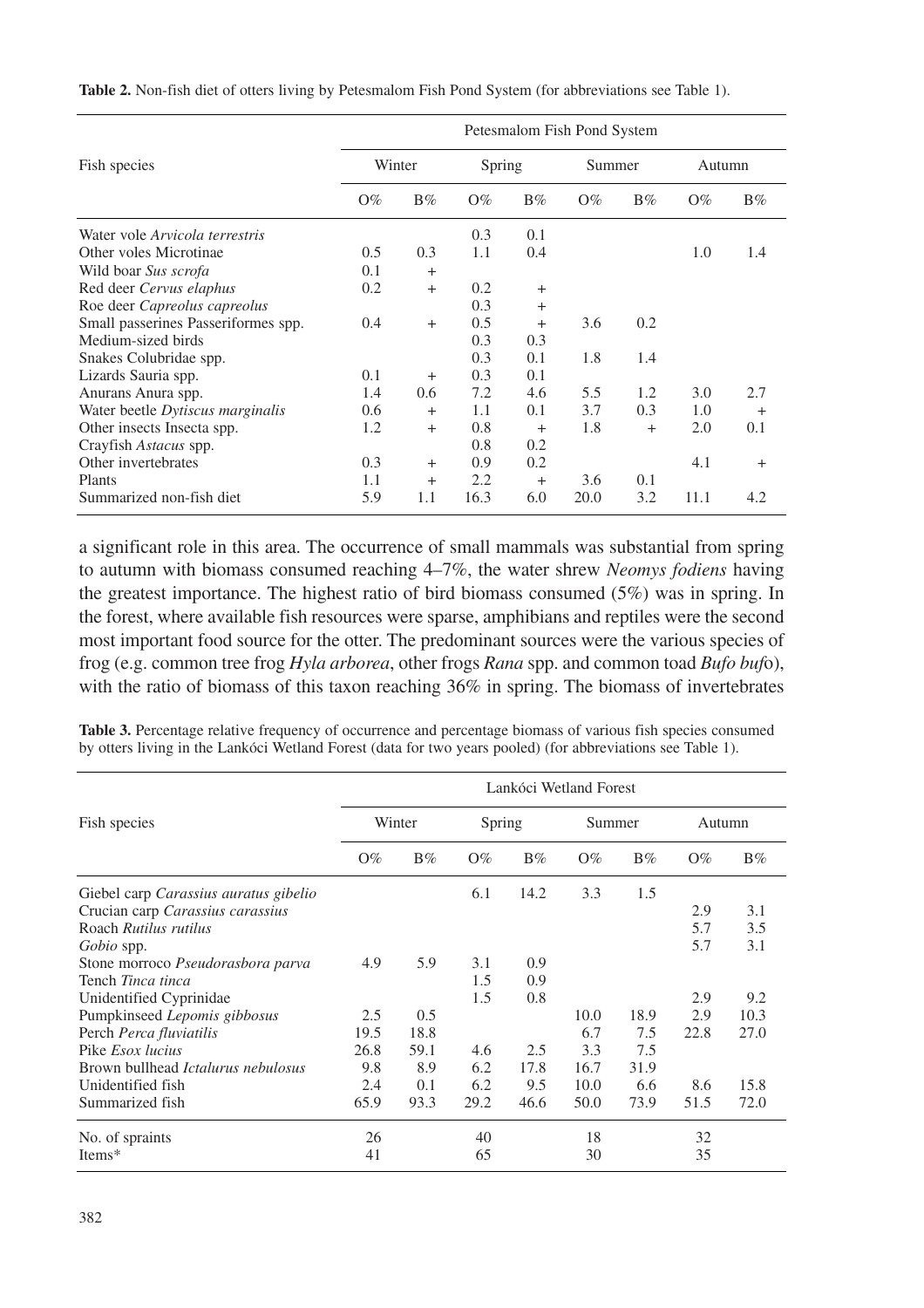was relatively high only in spring, water beetles and water scavenger beetles Hydrophilidae spp. being the most important. Consumption of plants varied at a low level (Table 4).

| Food taxon                               | Lankóci Wetland Forest |           |        |       |        |       |        |        |  |  |  |
|------------------------------------------|------------------------|-----------|--------|-------|--------|-------|--------|--------|--|--|--|
|                                          | Winter                 |           | Spring |       | Summer |       | Autumn |        |  |  |  |
|                                          | $O\%$                  | $B\%$     | $O\%$  | $B\%$ | $O\%$  | $B\%$ | $O\%$  | $B\%$  |  |  |  |
| Insectivores Soricidae                   |                        |           | 1.5    | 1.0   | 3.3    | 4.3   | 2.9    | 0.4    |  |  |  |
| Voles Microtinae                         |                        |           | 6.2    | 3.5   |        |       | 11.4   | 6.9    |  |  |  |
| Small passerines Passeriformes spp.      |                        |           | 6.2    | 4.5   | 3.3    | 0.7   |        |        |  |  |  |
| Medium-sized birds                       |                        |           |        |       |        |       | 2.9    | 2.8    |  |  |  |
| Eggs                                     |                        |           | 1.5    | 0.1   |        |       |        |        |  |  |  |
| Grass snake <i>Natrix natrix</i>         |                        |           | 4.6    | 3.9   |        |       |        |        |  |  |  |
| Anurans Anura spp.                       | 17.1                   | 5.8       | 26.2   | 35.8  | 16.7   | 19.0  | 11.4   | 16.5   |  |  |  |
| Water beetles Dytiscidae & Hydrophilidae | 9.8                    | 0.9       | 23.1   | 4.7   | 20.0   | 1.9   | 14.3   | 1.4    |  |  |  |
| Other invertebrates                      | 7.2                    | $\ddot{}$ | 1.5    | $+$   | 3.3    | 0.1   |        |        |  |  |  |
| Plants                                   |                        |           |        |       | 3.3    | 0.1   | 5.7    | $^{+}$ |  |  |  |
| Summarized non-fish diet                 | 34.1                   | 6.7       | 70.8   | 53.5  | 49.9   | 26.1  | 48.6   | 28.0   |  |  |  |

**Table 4.** Non-fish diet of otters living in Lankóci Wetland Forest (for abbreviations see Table 1).

### Diet of otters by the stream

In the diet of the otters living by the Tetves Stream the biomass ratio of the various species of fish varied at a low level throughout the year (17–27%), reaching a minimum in summer and a maximum in spring (Table 5). Both species characteristic of slow-flowing streams (e.g. gudgeon *Gobio gobio*) and fish ponds (e.g. common carp and silver carp *Hypophthalmichthys molitrix*) were detected.

Although amphibians played the most important role from autumn to spring (Table 6) in the diet of the otters (60% in autumn, 68% in winter and 44% in spring), in summer had only secondary importance (15%). Whilst remains of the European pond turtle *Emys orbicularis* and reptiles, e.g. grass snake *Natrix natrix,* were also found in the spraints in summer, amphibians (e.g. common tree frog, *Rana* spp. and common toad) played the determinant role. In autumn and winter, consumption of water vole reached relatively high levels (3–7%). Occurrence of birds as prey was low. The dominant prey species in summer were invertebrates (Table 6). Consumption of crayfish *Astacus* spp. was particularly important, representing 62% of the diet in summer. Their biomass was also relatively high in autumn and winter (8–9%).

The seasonal diet composition of the otters living in the different habitats varied significantly, according to both the frequency estimations ( $\chi^2 = 75.21-454.00$ , df = 10, P<0.001) and the biomass estimations ( $\chi^2$  = 688.48-8348.80, df = 10, P<0.001).

### Trophic niche breadth

Since the most important prey of the otter living by the Petesmalom Fish Pond system was fish, trophic niche breadth was found to be narrow. This finding was based on both frequency of occurrence ( $B = 1.26 \pm 0.05$ , mean $\pm$ s.d.) and biomass estimation ( $B = 1.09 \pm 0.01$ ) (Fig. 1). The value was found to be the lowest in winter (higher proportion of fish consumption) and the highest in summer, when the consumption of other prey taxa was slightly increased. The diet of otters living in the Lankóci Forest and by the Tetves Stream showed higher variability than by the fish pond system, which was also indicated by their trophic niche breadth. In the case of otters in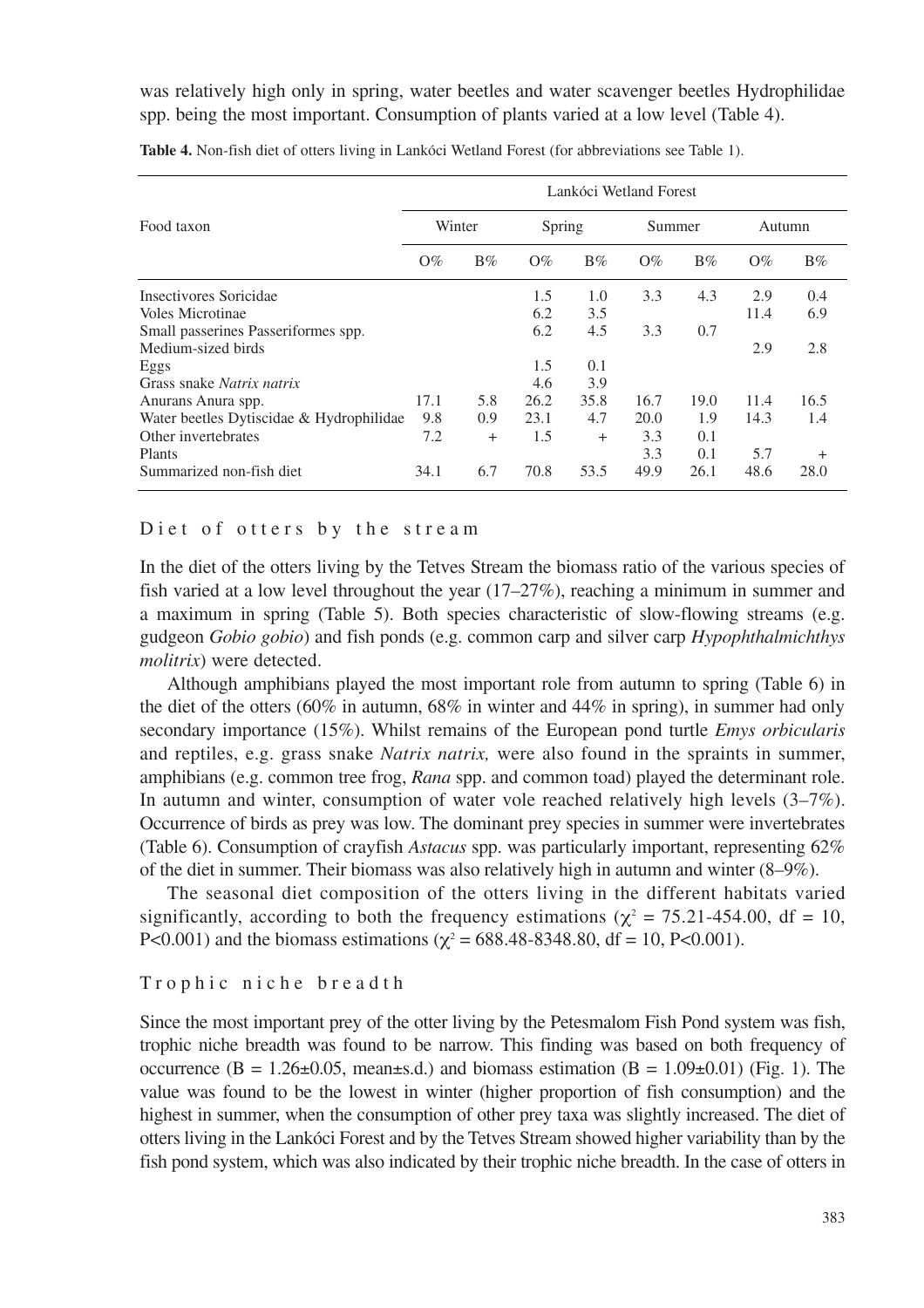|                                           | <b>Tetves Stream</b> |       |        |       |        |        |        |       |  |  |
|-------------------------------------------|----------------------|-------|--------|-------|--------|--------|--------|-------|--|--|
| Fish species                              | Winter               |       | Spring |       | Summer |        | Autumn |       |  |  |
|                                           | $O\%$                | $B\%$ | $O\%$  | $B\%$ | $O\%$  | $B\%$  | $O\%$  | $B\%$ |  |  |
| Common carp Cyprinus carpio               |                      |       | 4.4    | 6.9   |        |        | 1.4    | 3.9   |  |  |
| Silver carp Hypophthalmichthys molitrix   |                      |       | 1.1    | 1     |        |        |        |       |  |  |
| Giebel carp Carassius auratus gibelio     | 1.7                  | 1.8   | 8.9    | 9.7   | 1.3    | 1.6    |        |       |  |  |
| Carassius spp.                            | 0.8                  | 1.3   |        |       |        |        |        |       |  |  |
| Bream Abramis ballerus/A. brama           |                      |       |        |       |        |        | 2.7    | 3.1   |  |  |
| Roach Rutilus rutilus                     | 0.8                  | 0.7   |        |       |        |        | 1.4    | 0.6   |  |  |
| Gudgeon Gobio gobio                       | 1.7                  | 0.9   | 2.2    | 2.1   | 12.0   | 12.0   | 9.5    | 9.9   |  |  |
| Stone morroco Pseudorasbora parva         | 7.6                  | 3.6   |        |       | 0.6    | 0.7    | 1.4    | 1.1   |  |  |
| Bleak Alburnus alburnus                   | 4.2                  | 2.7   | 3.3    | 3.0   | 1.3    | 0.2    |        |       |  |  |
| Unidentified Cyprinidae                   | 0.8                  | 0.4   | 3.3    | 3.4   | 1.3    | 0.2    |        |       |  |  |
| Loach Misgurnus fossilis/Cobitis taenia   |                      |       |        |       | 0.6    | $^{+}$ |        |       |  |  |
| Pumpkinseed Lepomis gibbosus              | 1.7                  | 0.8   |        |       | 0.6    | 0.3    |        |       |  |  |
| Perch Perca fluviatilis                   |                      |       | 1.1    | $+$   |        |        |        |       |  |  |
| Pike <i>Esox lucius</i>                   |                      |       |        |       |        |        | 1.4    | 0.1   |  |  |
| Brown bullhead <i>Ictalurus nebulosus</i> |                      |       |        |       | 0.6    | 0.4    |        |       |  |  |
| Unidentified fish                         | 2.5                  | 6.8   | 3.3    | 0.6   | 1.3    | 1.0    | 2.8    | 4.1   |  |  |
| Summarized fish                           | 21.8                 | 18.9  | 27.8   | 26.8  | 20.1   | 16.7   | 20.6   | 22.8  |  |  |
| No. of spraints                           | 58                   |       | 61     |       | 34     |        | 81     |       |  |  |
| Items*                                    | 119                  |       | 90     |       | 73     |        | 154    |       |  |  |

Table 5. Percentage relative frequency of occurrence and percentage biomass of various fish species consumed by otters living by the Tetves Stream (for abbreviations see Table 1).

the Lankóci Wetland Forest, the wider trophic niche was found to be related to frequency of occurrence  $(B = 2.99 \pm 0.14)$ , the breadth being relatively narrow based on biomass estimation (B)  $= 1.73\pm0.09$ , Fig. 1). The narrowest trophic niche breadth was found in winter (with a higher proportion of fish consumption), while the index was almost doubled in spring when the role of other prey taxa (mainly amphibians) in the diet of otter become more important. By the Tetves Stream the trophic niche breadth of otters was found to be high on the basis of both frequency of occurrence  $(B = 3.00\pm 0.06)$  and biomass estimation  $(B = 2.67\pm 0.35)$ , Fig. 1). The narrowest food niche was observed in summer, in the season when great quantities of crayfish were consumed.

Frequency of occurrence among the diet components revealed that the food niche of the



**Fig. 1.** Trophic niche breadth (B) of otters living in three different habitats in Hungary estimated by frequency of occurrence (shaded bars) and biomass (open bars). Seasons: Wi – winter, Sp – spring, Su – summer, Au – autumn.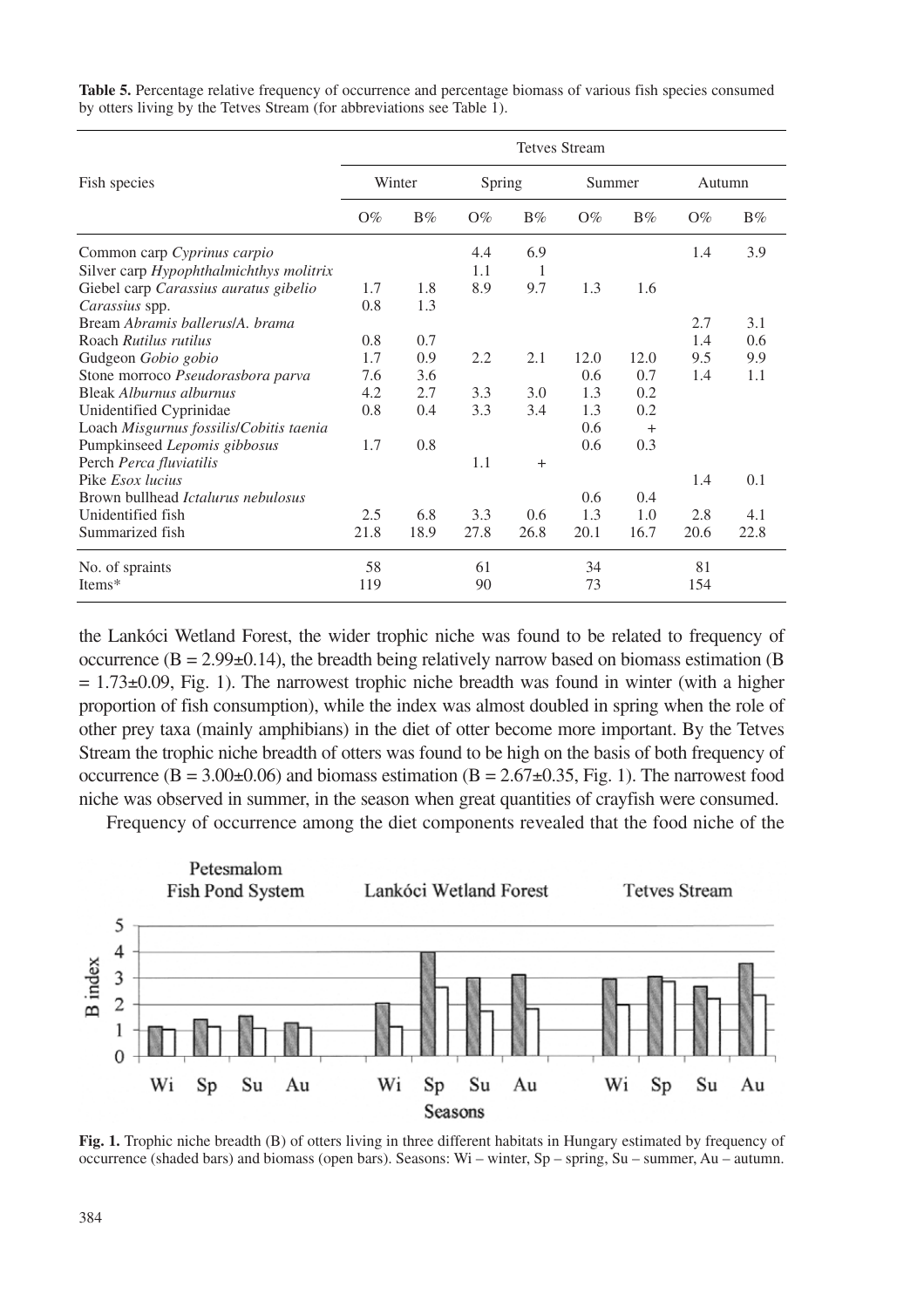|                                              | <b>Tetves Stream</b> |           |        |           |        |           |        |       |  |  |
|----------------------------------------------|----------------------|-----------|--------|-----------|--------|-----------|--------|-------|--|--|
| Fish species                                 | Winter               |           | Spring |           | Summer |           | Autumn |       |  |  |
|                                              | $O\%$                | $B\%$     | $O\%$  | $B\%$     | $O\%$  | $B\%$     | $O\%$  | $B\%$ |  |  |
| Insectivores Soricidae                       | 0.8                  | 0.6       |        |           |        |           |        |       |  |  |
| Water vole Arvicola terrestris               | 2.4                  | 3.2       |        |           |        |           | 12.3   | 6.9   |  |  |
| Other voles Microtinae                       |                      |           | 1.1    | $^{+}$    | 1.3    | $\ddot{}$ |        |       |  |  |
| Pheasant <i>Phasianus colchicus</i>          | 0.8                  | 0.8       |        |           |        |           |        |       |  |  |
| Small passerines Passeriformes spp.          | 0.8                  | 0.1       |        |           | 0.6    | 0.1       |        |       |  |  |
| European pond turtle <i>Emys orbicularis</i> |                      |           |        |           | 1.9    | 2.1       |        |       |  |  |
| Other reptiles Reptilia spp.                 |                      |           |        |           | 1.9    | 4.4       |        |       |  |  |
| Anurans Anura spp.                           | 47.6                 | 68.5      | 36.7   | 44.3      | 15.8   | 14.9      | 37.0   | 60.4  |  |  |
| Water beetles Dytiscidae & Hydrophilidae     | 1.6                  | $\ddot{}$ | 1.1    | $\ddot{}$ | 2.5    | $\ddot{}$ | 4.2    | $+$   |  |  |
| Crayfish Astacus spp.                        | 22.6                 | 7.8       | 33.3   | 28.9      | 47.5   | 61.6      | 13.6   | 8.6   |  |  |
| Other invertebrates                          | 0.8                  | $\ddot{}$ |        |           | 4.5    | 0.1       | 12.3   | 1.3   |  |  |
| Plants                                       |                      |           |        |           | 3.9    | $^{+}$    |        |       |  |  |
| Summarized non-fish diet                     | 77.4                 | 81.1      | 72.2   | 73.2      | 79.9   | 83.3      | 79.4   | 77.2  |  |  |

**Table 6.** Non-fish diet of otters living by the Tetves Stream (for abbreviations see Table 1).

otters living by the fishpond was significantly (P<0.001) narrower than that of those living in the forest or by the stream. The latter two groups proved not to differ significantly from each other with respect to food niche. The biomass calculations showed substantial difference between the niche breadths of the otters living in the three areas (P<0.001).

Relationship between estimated frequency of occurrence and biomass

The percentage biomass of fish was 5–17% higher in the Petesmalom Fish Pond system and 21–27% in the Lankóci Forest (summarized fish, Tables 1 and 3) than the corresponding relative frequencies of occurrence. By the Tetves Stream this difference was found to be between +2 and -3% for fish prey (summarized fish, Table 5). The biomass data were lower than the occurrence figures for the other taxa. The Spearman's correlations between occurrence and biomass value for the various taxa were as follows: mammals:  $r = 0.82$ .  $(P<0.01)$ , birds: r = 0.91 (P<0.001), reptiles and amphibians: r = 0.90 (P<0.001), fish: r = 0.97  $(P<0.001)$ , invertebrates:  $r = 0.91$   $(P<0.001)$  and plants:  $r = 0.97$   $(P<0.001)$ .

### **Discussion**

On the basis of this study we ascertained that there was a substantial difference between the diet composition of the otters living in the fishpond system and that of those living in natural or near-natural habitats. The habitat-dependent, highly varied food niche breadth values obtained  $(B = 1-4)$  signify that the otter is capable of adapting well to substantially different, and in some cases, extreme conditions. This could be significant primarily with regard to the conservation of Central European aqueous habitats or their possible renovation.

Fish are generally the main food source for the otter (e.g.  $E \rceil \ln g e \rceil$  1967, W i s e et al. 1981, M a s o n & M a c d o n a 1d 1986, C a r s s 1995, K r u u k 1995), but the fishpond system was the only area included in this study in which fish constituted a food source of primary importance in every season. In this habitat it was found, particularly with respect to the biomass proportions of the food sources, that the otter consumed almost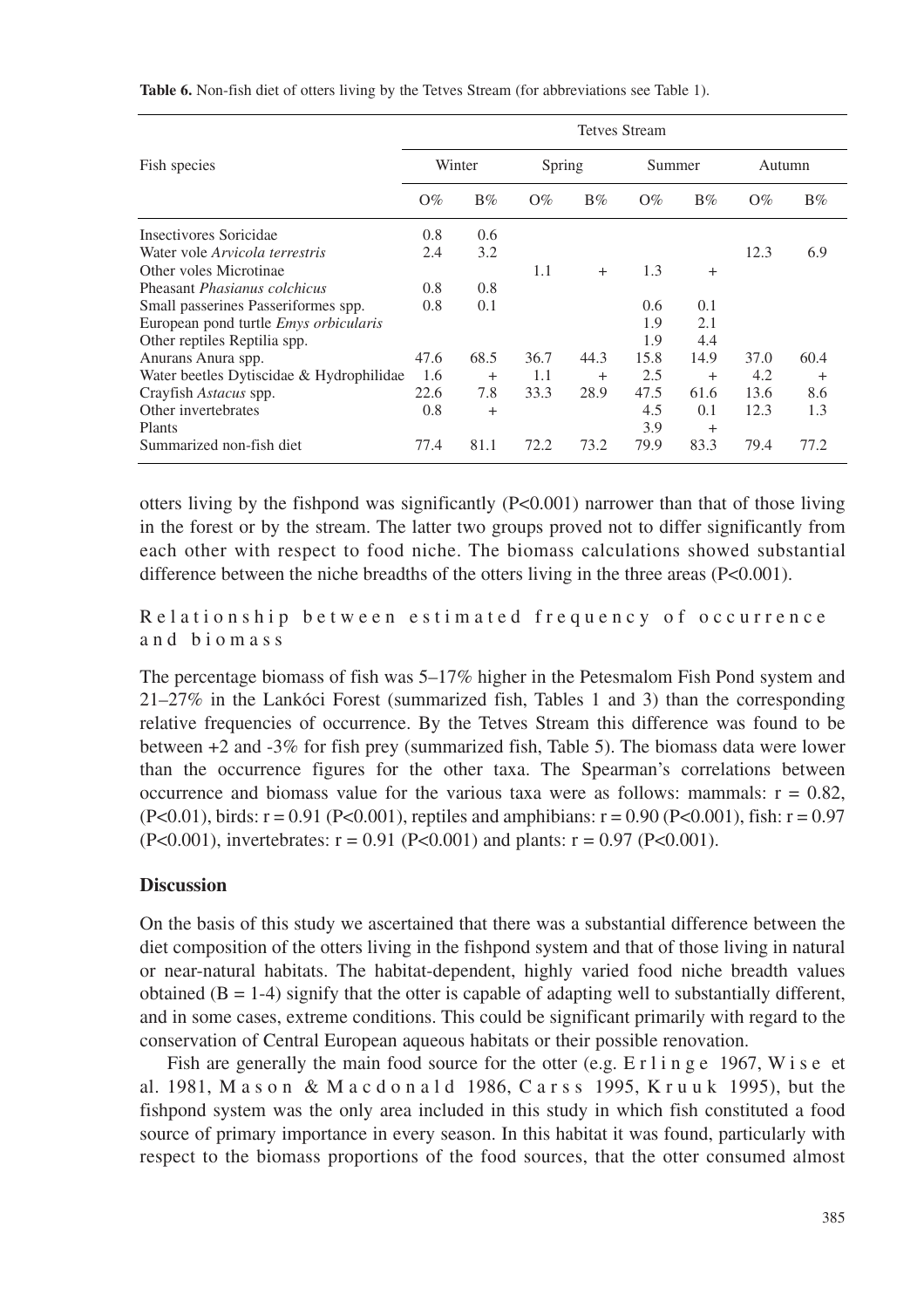exclusively fish. Similar results have been obtained at other eutrophic fish ponds in Hungary (K e m e n e s & N e c h a y 1990, L a n s z k i et al. 2001), but with greater seasonal fluctuations. It is a point worthy of note with respect to pond management that, of the fish species available in winter (common carp and giebel carp), the otter tended to consume primarily the smaller and less economically important giebel carp.

Non-typical diet components, such as wild boar, roe deer and red deer or plant, occurred in the diet of the otters living by the fishponds surrounded by forest. It may be assumed that these had been left in the vicinity of the water after being shot during hunting. Similar observations have been made in several other instances (e. g. Roche 1998, L a n s z k i et al. 2001). In this study it was found that the otters consumed very little carrion, as indicated by the extremely small quantities of carrion food remains identified. The remains of the plants listed in Tables 2, 4 and 6 passed through the digestive system of the otters. It is difficult to determine on an individual basis subsequent to the study whether the otters ingested these directly (which is probable in the case of bullrush, plants of the sedge family and those of the grass family Gramineae) or together with their prey (the probable explanation for the occurrence of duckweed). It was found that the otters consumed only negligible proportions of these species. In some other areas, extremely small percentages of plant consumption have been reported (e.g. Roche 1998, W i s e et al. 1981).

Fish proved less important in the diet of the otters living in the alder forest than for those living in the fishpond system. The canal flowing through the forest connects intermittently with the River Drava, however there was no fish stock management; this was corroborated by the species composition of the fish component of the otters' diet. Rarer fish species, inhabiting stagnant waters which are gradually becoming terrestrialised (e.g. tench *Tinca tinca*), and fish living in slow-flowing streams (e.g. gudgeon *Gobio* spp.) both occurred as prey. However, it was the species with greater ecological tolerance, commonly found mainly in shallow stagnant waters (such as pike and pumpkinseed) which were the main food source for the otters.

The otters presumably ventured into larger areas (alder forests, canals and stagnant ponds) to search for food; evidence for this was that the non-fish component of their diet, including mammals (especially insectivores), birds and amphibians, played a significant role. It was particularly in spring that the otters consumed amphibians (primarily frog species) in large quantities. Consumption of amphibians is substantially dependent on the stocks available (Erlinge 1967, W eber 1990), but consumption of high ratios of hibernating and spawning amphibians has been observed at different geographical latitudes (Erlinge 1967, Chanin 1985, Weber 1990, Sidorovich 1997, Roche 1998,  $L$  a n s  $z$  k i et al. 2001). In habitats in the temperate climate of Central Europe amphibians generally play a role of secondary importance beside the dominant fish (K e m e n e s & N e c h a y 1990, L a n s z k i et al. 2001).

Slow-flowing streams with a low flowrate (particularly in summer), wedged between areas of arable land and meadows and often feeding fishponds, are typical of the Southern Transdanubian region. The stream featured in this study also has these characteristics and otters occurred there continuously. The particular characteristic of this area is that two species of crayfish (*Astacus leptodactylus* and *A. astacus*) inhabit the stream intermittently in high densities. This study found that the two crayfish species accounted for a high proportion of the diet of the otter in summer, when they were the principle food source. A high level of predation on crayfish by otters living by a stream has also been recorded in summer by  $E \rightharpoonup I$  in g e (1967) in Sweden, M c F a d d e n & F a i r l e y (1984) in Ireland and S i d  $o \, r \, o \, v$  i c h (1997) in Belarus; however, this has rarely been found to occur in other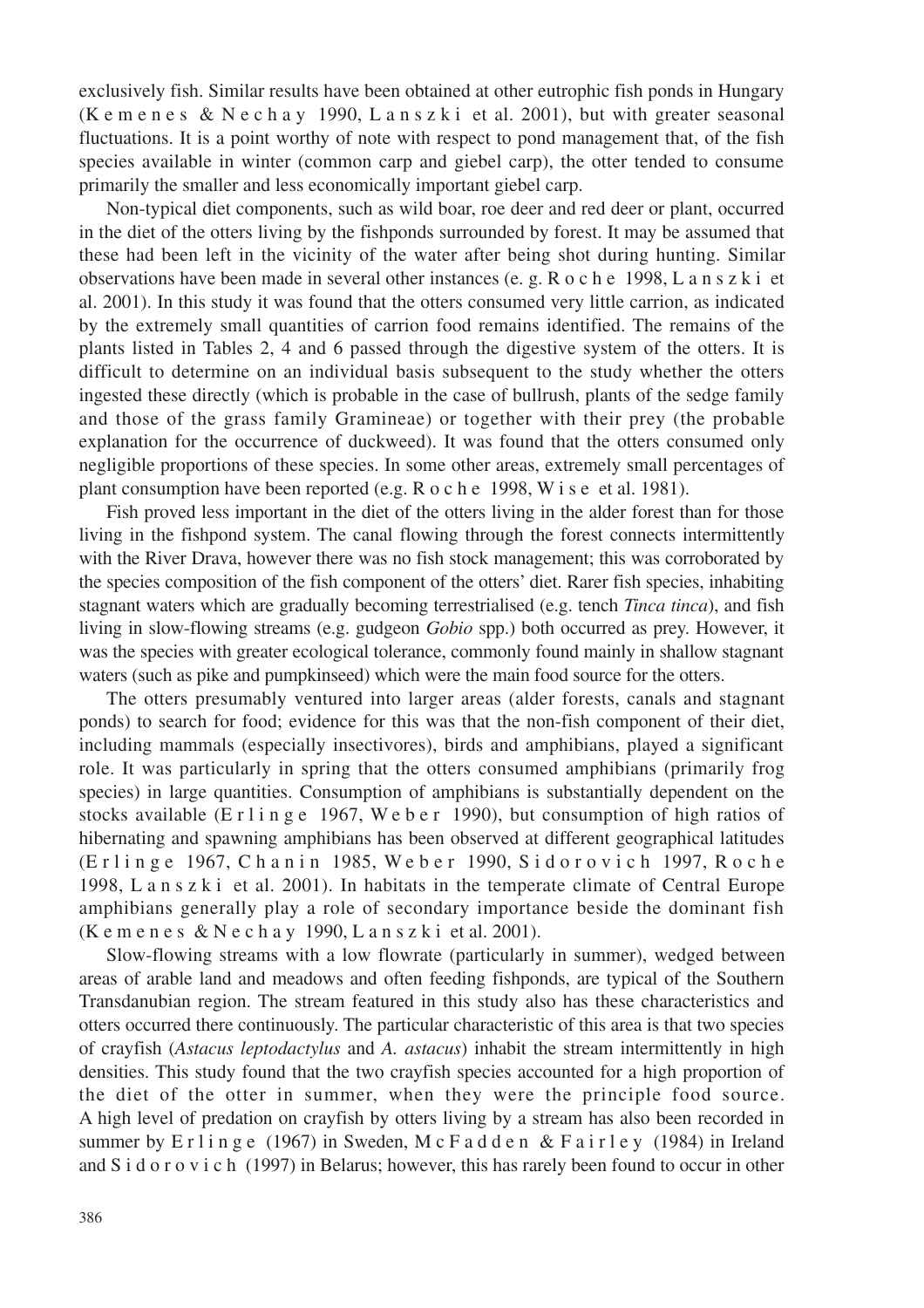seasons. Other studies (e.g. T a a s t r  $\phi$  m & J a c o b s e n 1999) have reported consumption of these species which was, at most, at a low level. From autumn to spring amphibians were the primary food source for the otter, taking the place of the two species of crayfish, while the various fish species played a subordinate role in the diet throughout the year.

European pond turtle was found to inhabit all the three areas studied but consumption of this species was recorded in only three instances; all these were by the otters living by the stream. As the thin external lamella of the carapace was detected in the spraints, direct predation cannot be ruled out. We have observed (unpublished data) direct predation on turtles in other areas, but no case of otters chewing the carapace has been recorded. However, in this case it may be that the otters ate the carcasses of animals which were already dead (perhaps hit by vehicles) and mutilated.

Spraint analyses based on the calculation of frequency of occurrence in the diet have their limitations (detailed by Carss 1995, C a r s s & P a r k i n s o n 1996). It was for this reason that, in this study, in addition to calculation of relative frequency of occurrence, a biomass calculation method suitable for practical application (Jedrzejewska & Jedrzejewski 1998) was used. The close correlation values obtained indicated that it is possible to draw conclusions on the quantitative ratios of the food source from data for percentage relative frequency of occurrence, although there may be differences depending on the characteristics of the area in question (or rather, depending on whether fish play a primary or secondary role in the diet). Generally, biomass estimates for fish prey were higher than the corresponding relative frequencies of occurrence, but for non-fish prey, the situation was reversed.

The biomass calculation method applied in this study used the weight of the food remains found in the spraints as the basis for calculations; this was independent of the determination of the size of the prey species and any inaccuracy thereof. The method used in this study is not suitable for determination of the absolute quantity of food matter consumed (which, indeed, is not possible with the other methods either); its purpose is merely to ascertain the quantitative ratio of the food elements consumed in relation to each other. This method is widely applied for other predatory species, with different correction factors (summarized by J e d r z e j e w s k a  $&$  J e d r z e j e w s k i 1998); it could also represent a methodology suitable for application in otter studies.

#### Acknowledgements

We are grateful to D.L. M o s s and to A. S z a b ó for their help in the English proofreading and also the two anonymous referees for advice in the composition of the manuscript. This work was supported by the Hungarian Fund for Scientific Research (OTKA no. F 023057, F 037557) and the Bolyai scholarship. Biomonitoring on the Drava River was co-ordinated by the Danube-Drava National Park.

### **LITERATURE**

BERINKEY L. 1966: Halak - Pisces. *Akadémia Press, Budapest* (*in Hungarian*).

- CARSS D.N. 1995: Foraging behaviour and feeding ecology of the otter *Lutra lutra*: a selective review. *Hystrix 7: 179–194.*
- CARSS D.N. & ELSTON D.A. 1996: Errors associated with otter *Lutra lutra* faecal analysis. II. Estimating prey size distribution from bones recovered in spraints. *J. Zool (Lond.) 238: 319–332.*
- CARSS D.N. & PARKINSON S.G. 1996: Errors associated with otter *Lutra lutra* faecal analysis. I. Assessing general diet from spraints. *J. Zool (Lond.) 238: 301–317.*

CARSS D.N., ELSTON D.A. & MORLEY H.S. 1998: The effects of otter *Lutra lutra* activity on spraint production and composition: implications for models which estimate prey-size distribution. *J. Zool. (Lond.) 244: 295–302.* CHANIN P.R.F. 1985: The natural history of otters. *Croom Helm., London*.